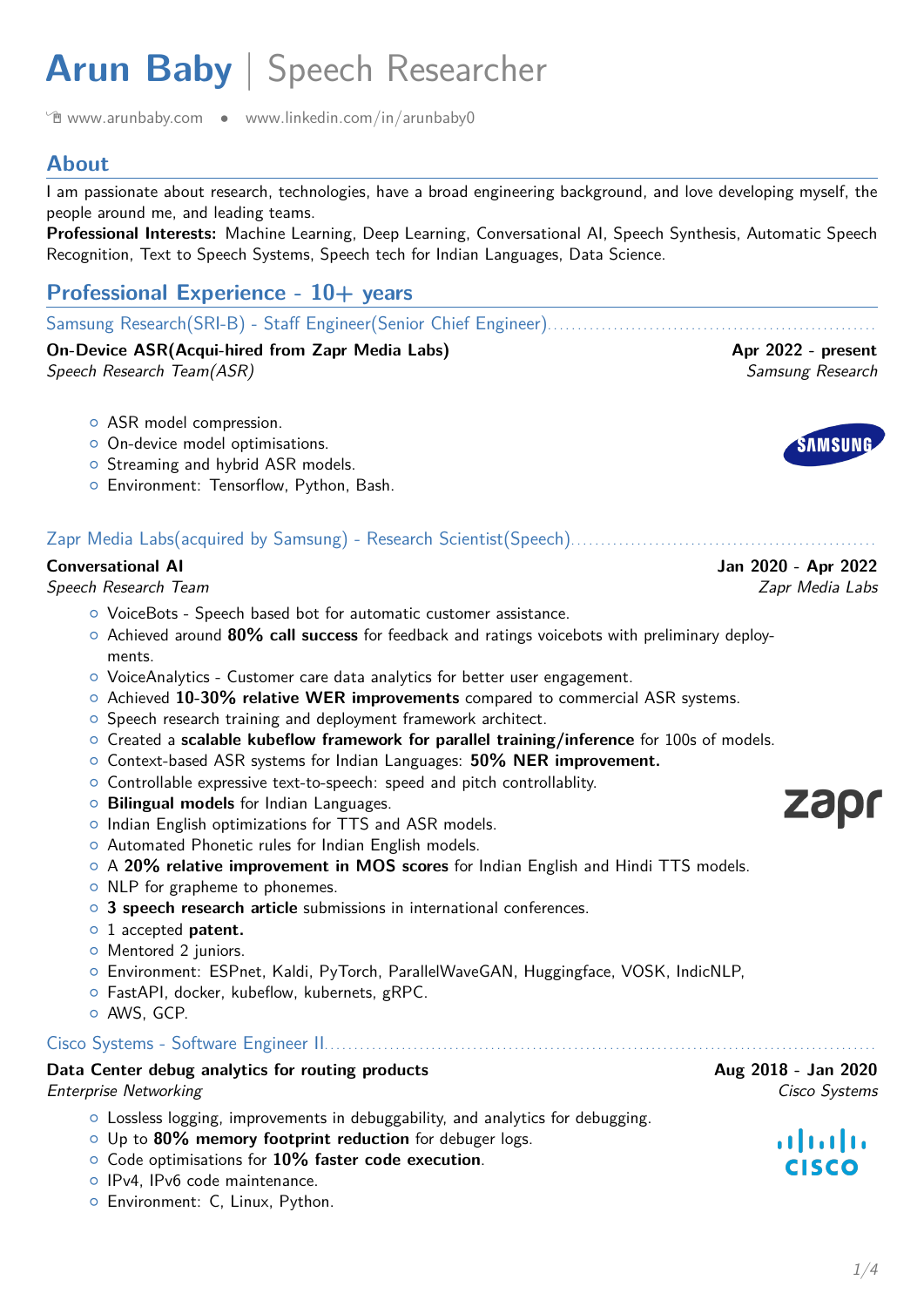# IIT Madras - Project Officer(Research). . . . . . . . . . . . . . . . . . . . . . . . . . . . . . . . . . . . . . . . . . . . . . . . . . . . . . . . . . . . . . . . . . . . . . . . . . . . . . . . . . . . . . . . . . **[Development of text-to-speech synthesis systems for Indian languages \(Research\)](https://www.iitm.ac.in/donlab/tts/index.php) Jan 2015 - Jun 2018** [MeitY, Govt. of India](http://meity.gov.in/) and a state of the state of the state of the state of the Madras and the Madras of the Madras

- { Development of a **[language independent parser](https://www.iitm.ac.in/donlab/tts/unified.php)** across 13 Indian languages.
- **Segmentation of phonemes** [using signal processing cues and machine learning \(deep learning\)](https://www.iitm.ac.in/donlab/tts/hybridSeg.php) [techniques.](https://www.iitm.ac.in/donlab/tts/hybridSeg.php)
- { **Development of voice models** [for 13 Indian languages using HTS \(a parametric speech](https://www.iitm.ac.in/donlab/tts/voices.php) [synthesis toolkit\) and Merlin \(a neural network based speech synthesis toolkit\).](https://www.iitm.ac.in/donlab/tts/voices.php)
- { [Integration of the unified parser to the IndicTTS application in](https://www.iitm.ac.in/donlab/tts/androidapp.php) **Android platform**.
- { **Knowledge transfer** to [Samsung Research Institute Noida,](http://www.samsung.com/in/aboutsamsung/samsungelectronics/india/rnd/) [IndusOS](http://www.indusos.com/) and [ShinanoKenshi.](http://www.shinanokenshi.com/)
- { **Lead and managed** IITM TTS team along with **collaborating with 11 organisations** across the country.
- $\circ$  Environment: C, Python, Perl, Shell, HTK, Kaldi, HTS, Merlin (TTS) and Android.

# HCL Technologies - Software Engineer. . . . . . . . . . . . . . . . . . . . . . . . . . . . . . . . . . . . . . . . . . . . . . . . . . . . . . . . . . . . . . . . . . . . . . . . . . . . . . . . . . . . . . . . . . .

### Web and Mobile Applications - Development and Maintenance **Jan 2013 - Jul 2014**

#### [KnowledgePoint360 Group](https://in.linkedin.com/company/knowledgepoint360-group-llc) **HCL Technologies**

KnowledgePoint360 Group LLC provides multi-channel health-care communication and advisory services for pharmaceutical industries, industries related to biotechnology and health-care professionals.

- { **Lead the PoC development** of web based app for improving the efficiency of physicians in USA.
- $\circ$  Lead major back-end development/maintenance of the product development for a team of 4.
- { Development of a **multi-platform** and **cross browser web application** from scratch for managing physicians and speakers (medical representatives).
- { Development of an **interface to verify** speaker's and physician's data by Verisys with **automatic syncing** to the web application.
- { **Maintenance** of core applications, new portal, mobile applications and services across different projects.
- { **Performance optimization** of front-end and back-end services.
- { Management of **project kick-off** activities.
- { Environment: Visual Studio, C#, ASP.net, MVC, HTML5, JavaScript, jQuery, CSS and SQL Server.

## Database Query Optimization for Statistical Data **Jun 2012 - Dec 2012**

Thomson Financial, a popular financial management company, handles stock market data.

- **Optimization of SQL jobs** to perform statistical data analysis.
- { Development of a **multiple job scheduler** to improve the efficiency of the system.
- **Environment: SQL Server and SSIS.**

### **Delphi to .Net Migration Contract Contract Contract Contract Contract Contract Contract Contract Contract Contract Contract Contract Contract Contract Contract Contract Contract Contract Contract Contract Contract Contrac**

### [Triple Point Technology](https://www.tpt.com/) [HCL Technologies](https://www.hcltech.com/)

The company provides real-time, innovative solutions to the complex issues that arise in the management of the commodity supply chain.

- <sup>o</sup> Development of a **PoC application** for multi-market commodity and enterprise risk management. **FICL**
- Environment: .NET framework 3.5, C#, WPF and XML.

# **Education**

#### **M.S. (By Research) 2015 - 2018**

[Computer Science and Engineering](http://www.cse.iitm.ac.in/) Theorem 1986 Computer Science and Engineering [Indian Institute of Technology Madras](https://www.iitm.ac.in/)

- { Supervisor: [Prof. Hema A Murthy](http://www.cse.iitm.ac.in/~hema/)
- o Thesis: A Unified Approach to Building Speech Synthesis Systems in Indian Languages
- $O$  CGPA:  $7.8/10$
- { Key courses: Pattern Recognition, Kernel Methods for Pattern Analysis, Speech Technology, Linear Algebra and Random Processes, Advanced Data Structures and Algorithms

# [Thomson Reuters](https://www.thomsonreuters.com/) **[HCL Technologies](https://www.hcltech.com/) HCL Technologies**



 $H \cap T$ 







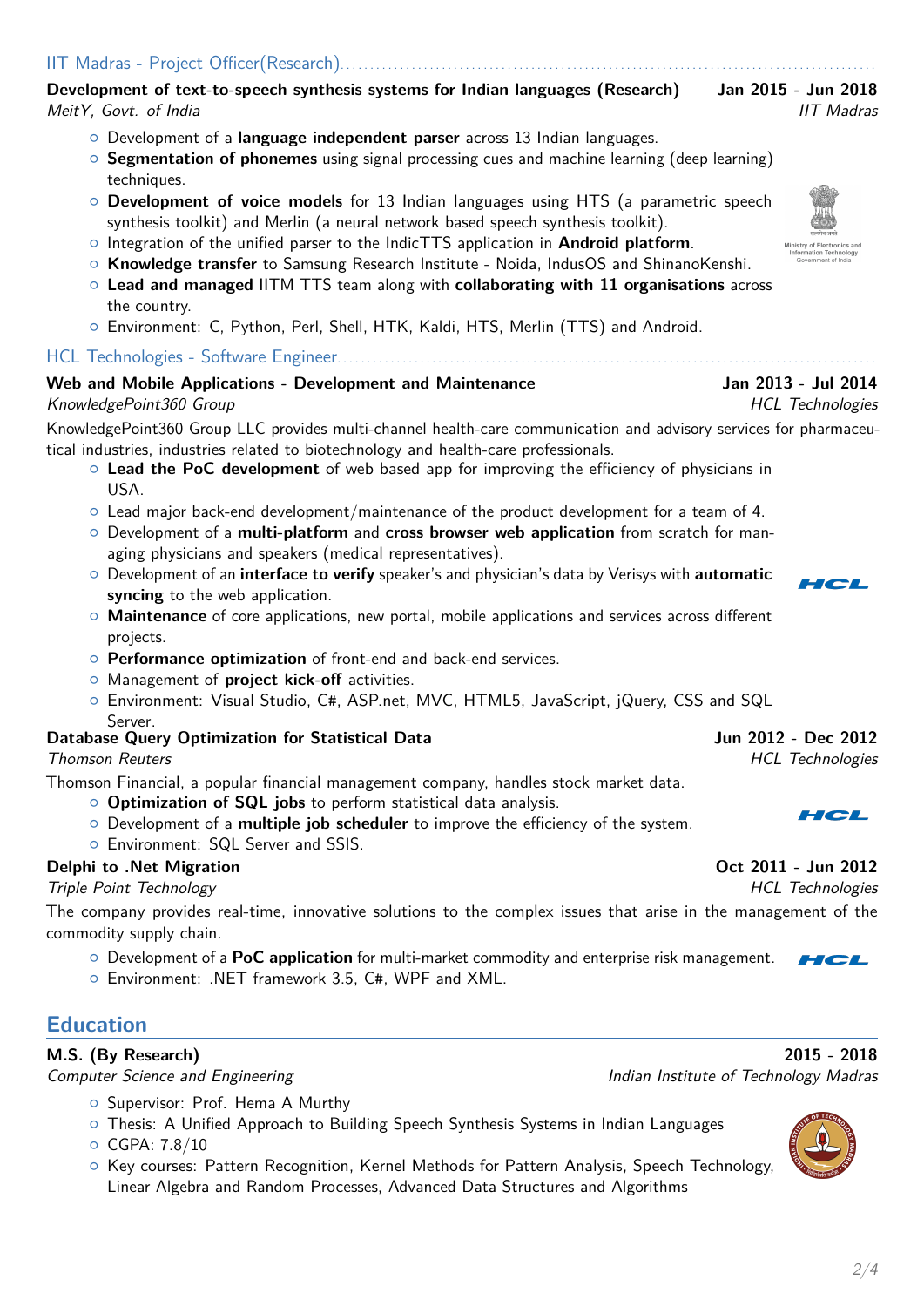- { Thesis: Parallel C A Serial to Parallel C Code Converter
- $\circ$  Percentage: 75/100



# **Publications: [Google Scholar link](https://scholar.google.co.in/citations?user=6fSYWhkAAAAJ&hl=en)**

- { **Arun Baby**, Pranav Jawale, Saranya Vinnaitherthan, Sumukh Badam, Nagaraj Adiga, Sharath Adavanne **Non-native English lexicon creation for bilingual speech synthesis**, Speech Synthesis Workshop(SSW), August 2021.
- { **Arun Baby**, Jeena J Prakash, Aswin Shanmugam S and Hema A Murthy, **Significance of Spectral Cues in Automatic Speech Segmentation for Indian Language Speech Synthesizers**, Speech Communication, Oct 2020.
- { **Arun Baby**, Saranya Vinnaitherthan, Nagaraj Adiga, Pranav Jawale, Sumukh Badam, Sharath Adavanne, Srikanth Konjeti **An ASR Guided Speech Intelligibility Measure for TTS Model Selection**, arXiv pre-print, May 2020.
- { **Arun Baby**, **A Unified Approach to Building Speech Synthesis Systems in Indian Languages**, MS Thesis, IIT Madras, 2019.
- { Anju Leela Thomas, Anusha Prakash, **Arun Baby**, and Hema A Murthy, **Code-switching in Indic Speech Synthesisers**, INTERSPEECH 2018, 1948-1952, Hyderabad, India.
- { **Arun Baby**, Karthik Pandia DS and Hema A Murthy, **Signal Processing Cues to Improve Automatic Speech Recognition for Low Resource Indian Languages**, SLTU 2018, 25-29, Gurugram, India.
- { **Arun Baby**[, Jeena Prakash, Rupak Vignesh and Hema A Murthy,](http://www.isca-speech.org/archive/Interspeech_2017/pdfs/0666.PDF) **Deep Learning Techniques in Tandem with [Signal Processing Cues for Phonetic Segmentation for Text to Speech Synthesis in Indian Languages](http://www.isca-speech.org/archive/Interspeech_2017/pdfs/0666.PDF)**, [INTERSPEECH 2017, 3817-3821, Stockholm, Sweden.](http://www.isca-speech.org/archive/Interspeech_2017/pdfs/0666.PDF)
- { Atish Ghone, Rachana Nerpagar, Pranaw Kumar, **Arun Baby**[, Aswin Shanmugam, Sasikumar Mukundan and Hema](https://www.iitm.ac.in/donlab/tts/downloads/publications/TBT.PDF) A Murthy, **[TBT \(Toolkit to Build TTS\): A High Performance Framework to build Multiple Language HTS](https://www.iitm.ac.in/donlab/tts/downloads/publications/TBT.PDF) Voice**[, INTERSPEECH 2017 \(Show and Tell\), 3427-3428, Stockholm, Sweden.](https://www.iitm.ac.in/donlab/tts/downloads/publications/TBT.PDF)
- { **Arun Baby**, Anju Thomas, Jeena Prakash, Anusha Prakash and Hema A Murthy, **Speech Synthesis in Indian Languages and Future Perspectives**, Global Conference on Cyberspace (GCCS), November 2017.
- { **Arun Baby**, Jeena Prakash and Hema A Murthy, **A Hybrid Approach to Neural Networks based Speech Segmentation**, Frontiers of Research in Speech and Music (FRSM), December 2017.
- { **Arun Baby**[, Nishanthi N L, Anju Leela Thomas, and Hema A Murthy,](https://www.iitm.ac.in/donlab/tts/downloads/unified/unified.pdf) **A Unified Parser for Developing Indian Language Text to Speech Synthesizers**[, International Conference on Text, Speech, and Dialogue, pp. 514-521,](https://www.iitm.ac.in/donlab/tts/downloads/unified/unified.pdf) [Brno, Czech Republic, September 2016.](https://www.iitm.ac.in/donlab/tts/downloads/unified/unified.pdf)
- { **Arun Baby**[, Anju Leela Thomas, Nishanthi N L, and TTS Consortium,](https://www.iitm.ac.in/donlab/tts/downloads/publications/resources.pdf) **Resources for Indian Languages**, CBBLR [Workshop, International Conference on Text, Speech, and Dialogue, pp. 37–43, Brno, Czech Republic, September](https://www.iitm.ac.in/donlab/tts/downloads/publications/resources.pdf) [2016.](https://www.iitm.ac.in/donlab/tts/downloads/publications/resources.pdf)
- { Anusha Prakash, **Arun Baby**[, Aswin Shanmugam S, Jeena J Prakash, Nishanthi N L, Raghava Krishnan K, Rupak](http://www.festvox.org/blizzard/bc2015/DONLab_IITM_bc2015.pdf) Vignesh Swaminathan and Hema A Murthy, **[Blizzard Challenge 2015 : Submission by DONLab, IIT Madras](http://www.festvox.org/blizzard/bc2015/DONLab_IITM_bc2015.pdf)**, [Blizzard Challenge, Berlin, Germany, September 2015.](http://www.festvox.org/blizzard/bc2015/DONLab_IITM_bc2015.pdf)

# **Academic Projects**

### **Signal Processing and Machine Learning Projects July 2015 - May 2016**

Pattern Recognition, Kernel Methods for Pattern Analysis, Speech Technology **IIT Madras** IIT Madras

- $\circ$  Classification techniques: Bayes classifier, GMM, HMM, DNN, CNN and SVM.
- Clustering techniques: k-means and Support Vector Clustering.
- $\circ$  Regression techniques: simple linear regression, polynomial regression and Support Vector Regression.
- { Learning methods: supervised, semi-supervised and unsupervised.
- $\circ$  Applications: Speaker Recognition using signal processing cues and acoustic modeling.
- $\circ$  Environment: Matlab, C++, Perl, Shell and Torch.